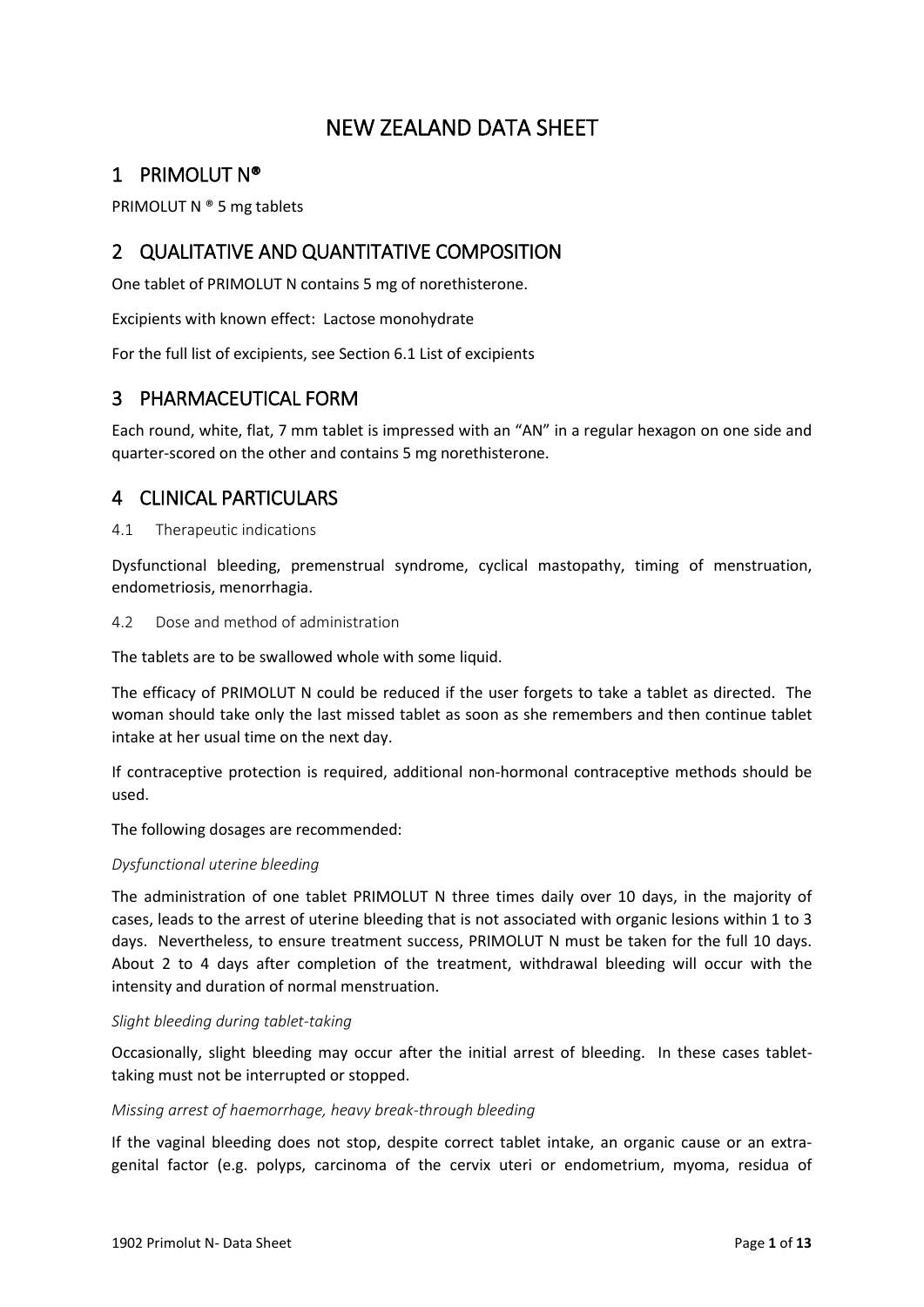abortion, extra-uterine pregnancy, or coagulation disorders) must be considered so that other measures are then mostly required. This applies also in cases where, after initial arrest of haemorrhage, fairly heavy bleeding re-occurs during tablet taking.

### *Prophylaxis against recurrence of dysfunctional bleeding*

To prevent recurrence of dysfunctional bleeding in patients with anovulatory cycles, it is recommended to administer PRIMOLUT N prophylactically.

One tablet 1 to 2 times daily from the 16th to the 25th day of the cycle (1stday of the cycle = 1st day of the last bleeding). Withdrawal bleeding occurs a few days after administration of the last tablet.

## *Premenstrual syndrome, cyclical mastopathy*

Premenstrual symptoms such as headaches, depressive moods, water retention, a feeling of tension in the breasts, may be relieved or alleviated by the administration of one tablet PRIMOLUT N 1 to 3 times daily during the luteal phase of the cycle.

#### *Timing of menstruation*

Monthly menstrual bleeding can be postponed with administration of PRIMOLUT N. However, this method should be restricted to users who are not at risk of pregnancy during the treatment cycle.

Dosage: One tablet PRIMOLUT N 2 to 3 times daily for not longer than 10 - 14 days, beginning about 3 days before the expected menstruation. Bleeding will occur 2 - 3 days after medication has been stopped.

#### *Endometriosis*

Treatment should begin between the first and fifth day of the cycle with one tablet PRIMOLUT N twice daily, increasing to two tablets twice daily in the event of spotting. If the bleeding ceases, dose reduction to the initial dose should be considered. Treatment is to be continued for at least 4 - 6 months. With uninterrupted daily intake, ovulation and menstruation do not usually occur. After discontinuation of hormone treatment withdrawal bleeding will occur.

#### *Menorrhagia (hypermenorrhoea)*

Treatment with PRIMOLUT N one tablet 3 times daily from day 5 - 25 of the cycle has been shown to be effective in reducing menstrual blood loss.

## <span id="page-1-0"></span>4.3 Contraindications

PRIMOLUT N should not be used in the presence of the conditions listed below, which are derived also from information on progestogen-only products and combined oral contraceptives (COCs). Should any of the conditions appear during the use of PRIMOLUT N, the product should be stopped immediately:

- Known or suspected pregnancy
- **Lactation**
- Presence or a history of venous or arterial thrombotic/thromboembolic events (e.g. deep venous thrombosis, pulmonary embolism, myocardial infarction) or of a cerebrovascular accident.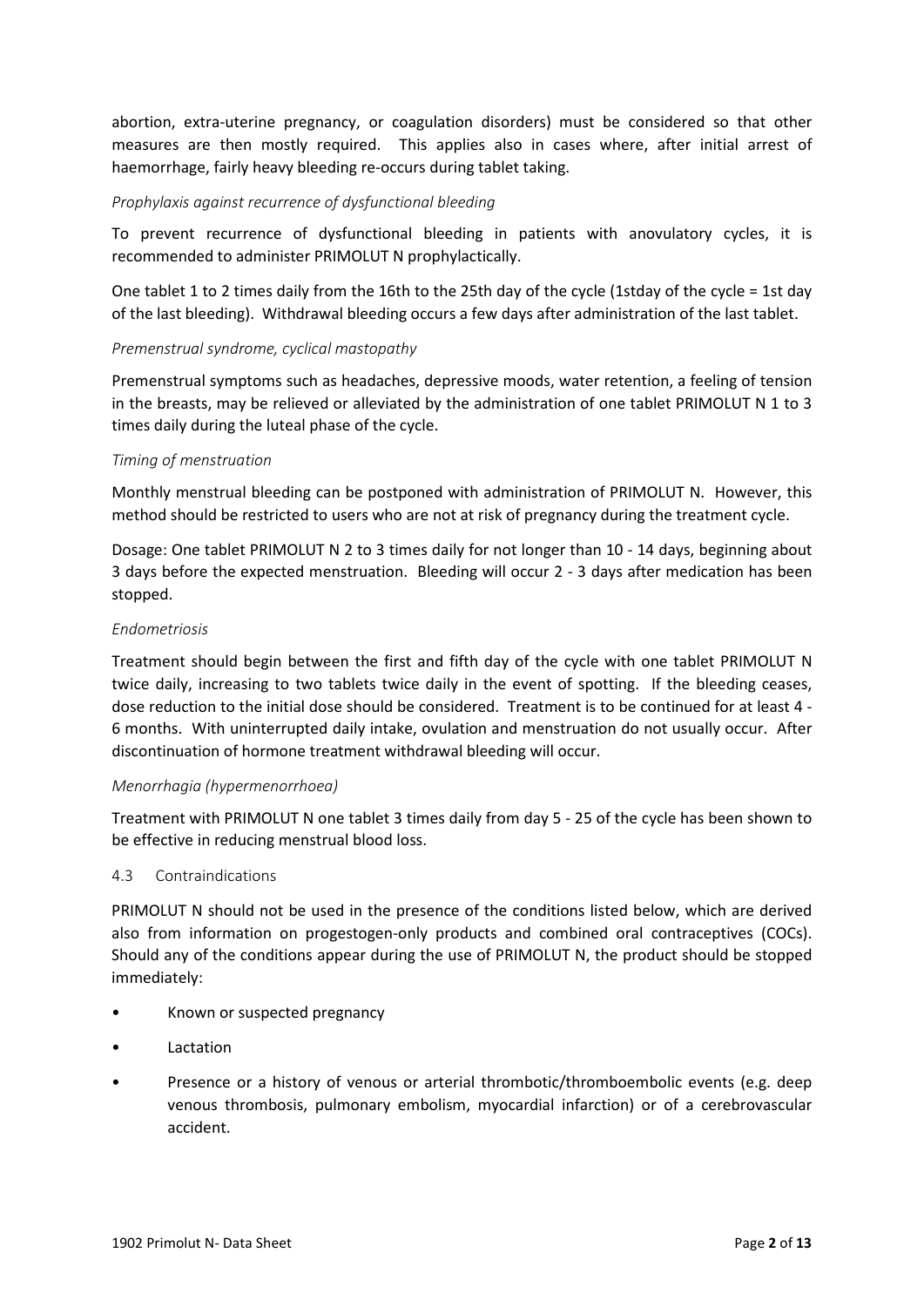- Presence or a history of prodromi of a thrombosis (e.g. transient ischaemic attack, angina pectoris)
- A high risk of venous or arterial thrombosis (see [Special warnings and precautions for use\)](#page-2-0)
- History of migraine with focal neurological symptoms.
- Diabetes mellitus with vascular involvement
- Presence or history of severe hepatic disease as long as liver function values have not returned to normal
- Use of direct-acting antiviral (DAA) medicinal products containing ombitasvir, paritaprevir, or dasabuvir and combination of these (see Section [4.5](#page-6-0) [Interaction with other medicines and](#page-6-0)  [other forms of interaction\)](#page-6-0)
- Presence or history of liver tumours (benign or malignant)
- Known or suspected sex-hormone dependent malignancies (e.g. of the genital organs or the breasts)
- Hypersensitivity to the active substances or to any of the excipients
- Dubin-Johnson syndrome
- Rotor syndrome
- Missed abortion
- Undiagnosed vaginal or urinary bleeding
- Undiagnosed breast pathology.
- <span id="page-2-0"></span>4.4 Special warnings and precautions for use

If any of the conditions/risk factors mentioned below is present or deteriorates, an individual riskbenefit analysis should be done before PRIMOLUT N is started or continued.

#### *Circulatory disorders*

It has been concluded from epidemiological surveys that the use of oral oestrogen/progestogencontaining ovulation inhibitors is attended by an increased incidence of thromboembolic diseases (see Section [5.2](#page-9-0) [Pharmacokinetic properties\)](#page-9-0). Therefore, one should keep the possibility of an increased thromboembolic risk in mind, particularly when there is a history of thromboembolic disease.

Generally recognised risk factors for venous thromboembolism (VTE) include a positive personal or family history (VTE in a sibling or a parent at a relatively early age), age, obesity, prolonged immobilisation, major surgery or major trauma.

The increased risk of thromboembolism in the puerperium must be considered (see section [4.6](#page-7-0) [Fertility, pregnancy and lactation\)](#page-7-0).

Treatment should be stopped at once if there are any symptoms of an arterial or venous thrombotic event or suspicion thereof.

#### *Tumours*

In rare cases, benign liver tumours, and even more rarely, malignant liver tumours have been reported in users of hormonal substances such as the one contained in PRIMOLUT N. In isolated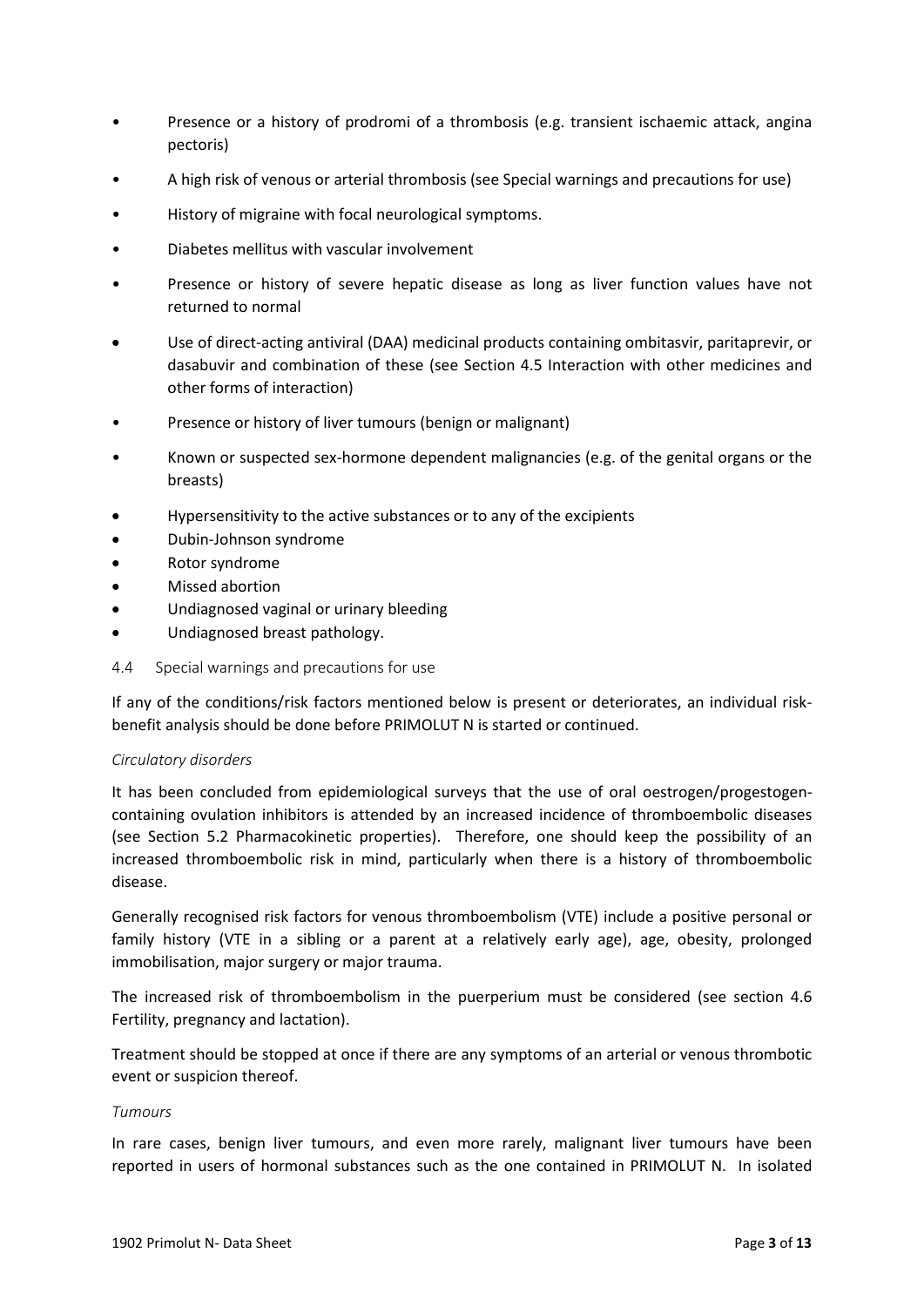cases, these tumours have led to life-threatening intra-abdominal haemorrhages. A hepatic tumour should be considered in the differential diagnosis when severe upper abdominal pain, liver enlargement or signs of intra-abdominal haemorrhage occur in women taking PRIMOLUT N.

### *Other*

Strict medical supervision is necessary if the patient suffers from diabetes.

The requirement for oral anti-diabetics or insulin can change.

Chloasma may occasionally occur, especially in women with a history of chloasma gravidarum. Women with a tendency to chloasma should avoid exposure to the sun or ultra violet radiation when taking PRIMOLUT N.

Patients who have a history of psychiatric depression should be carefully observed and the medicine discontinued if the depression recurs to a serious degree.

Norethisterone also has oestrogenic properties due to its partial conversion to oestrogen, ethinylestradiol. There were no corresponding oestrogen-related safety-relevant findings during the long period of post-marketing surveillance.

## *Medical Examination*

A complete medical history should be taken and a physical and gynaecological examination should be performed, including the exclusion of pregnancy, prior to the initiation or reinstitution of the use of PRIMOLUT N, guided by Section [4.3](#page-1-0) [Contraindications](#page-1-0) and Section [4.4](#page-2-0) [Special warnings and](#page-2-0)  [precautions for use,](#page-2-0) and these should be repeated during the use of PRIMOLUT N. The frequency and nature of these assessments should be adapted to the individual woman, but should generally include special reference to blood pressure, breasts, abdomen and pelvic organs, and should also include cervical cytology.

## *Reasons for immediate discontinuation of the tablets are:*

Occurrence for the first time of migrainous headaches or more frequent occurrence of unusually severe headaches; sudden perceptual disorders (e.g. disturbances of vision or hearing); first signs of thrombophlebitis or thromboembolic symptoms (for example, unusual pains in, or swelling of, the legs, stabbing pains on breathing or coughing for no apparent reason); a feeling of pain and tightness in the chest; pending operations (six weeks beforehand); immobilisation (for instance, following accidents); onset of jaundice or generalised pruritus (or history of jaundice or severe pruritus during pregnancy); onset of anicteric hepatitis; significant rise in blood pressure; pregnancy.

## *Additional warnings based on the partial metabolisation of norethisterone to ethinylestradiol*

After oral administration, norethisterone is partly metabolised to ethinylestradiol resulting in an equivalent dose of about 4-6 μg ethinylestradiol per 1 mg orally administered norethisterone/norethisterone acetate (see ['Pharmacokinetic properties'](#page-9-0))

Due to the partial conversion of norethisterone to ethinylestradiol, administration of PRIMOLUT N is expected to result in similar pharmacological effects as seen with COCs. Therefore the following general warnings associated with the use COCs should be considered in addition:

#### *Circulatory disorders*

The risk of VTE is highest during the first year of use. This increased risk is present after initially starting a COC or restarting (following a 4 week or greater pill free interval) the same or a different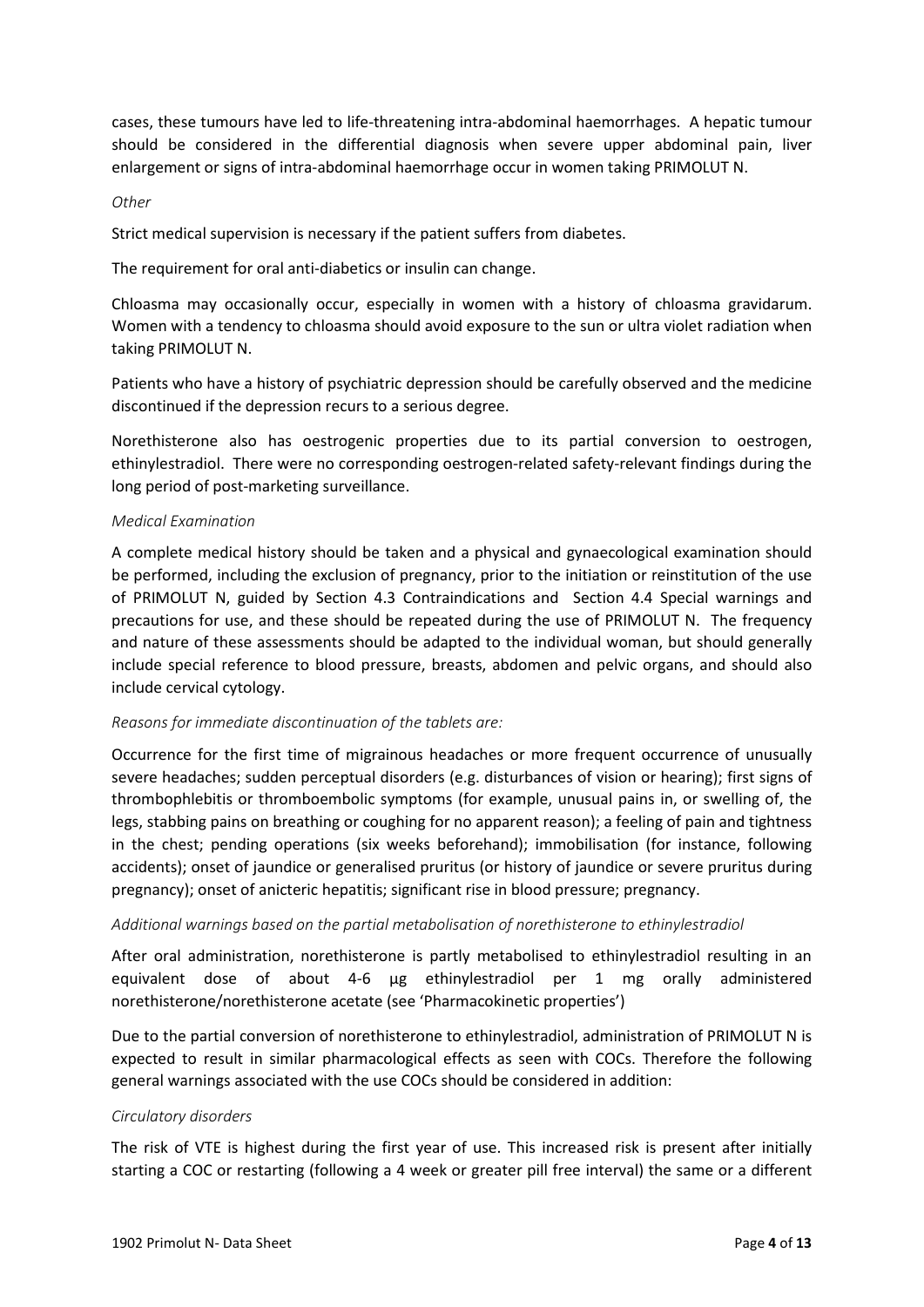COC. Data from a large, prospective 3-armed cohort study suggest that this increased risk is mainly present during the first 3 months.

Overall the risk for venous thromboembolism (VTE) in users of low oestrogen dose (< 50 μg ethinylestradiol) COCs is two to threefold higher than for non-users of COCs who are not pregnant and remains lower than the risk associated with pregnancy and delivery.

VTE may be life-threatening or may have a fatal outcome (in 1-2 % of the cases).

Venous thromboembolism (VTE), manifesting as deep venous thrombosis and/or pulmonary embolism, may occur during the use of all COCs.

Extremely rarely, thrombosis has been reported to occur in other blood vessels, e.g. hepatic, mesenteric, renal, cerebral or retinal veins and arteries, in COC users.

Symptoms of deep venous thrombosis (DVT) can include: unilateral swelling of the leg or along a vein in the leg; pain or tenderness in the leg which may be felt only when standing or walking, increased warmth in the affected leg; red or discoloured skin on the leg.

Symptoms of pulmonary embolism (PE) can include: sudden onset of unexplained shortness of breath or rapid breathing; sudden coughing which may bring up blood; sharp chest pain, which may increase with deep breathing; sense of anxiety; severe light headedness or dizziness; rapid or irregular heartbeat. Some of these symptoms (e.g. "shortness of breath", "coughing") are nonspecific and might be misinterpreted as more common or less severe events (e.g. respiratory tract infections).

An arterial thromboembolic event can include cerebrovascular accident, vascular occlusion or myocardial infarction (MI). Symptoms of a cerebrovascular accident can include: sudden numbness or weakness of the face, arm or leg, especially on one side of the body; sudden confusion, trouble speaking or understanding; sudden trouble seeing in one or both eyes; sudden trouble walking, dizziness, loss of balance or coordination; sudden, severe or prolonged headache with no known cause; loss of consciousness or fainting with or without seizure. Other signs of vascular occlusion can include: sudden pain, swelling and slight blue discoloration of an extremity; acute abdomen.

Symptoms of MI can include: pain, discomfort, pressure, heaviness, sensation of squeezing or fullness in the chest, arm, or below the breastbone; discomfort radiating to the back, jaw, throat, arm, stomach; fullness, indigestion or choking feeling; sweating, nausea, vomiting or dizziness; extreme weakness, anxiety, or shortness of breath; rapid or irregular heartbeats.

Arterial thromboembolic events may be life-threatening or may have a fatal outcome.

The potential for an increased synergistic risk of thrombosis should be considered in women who possess a combination of risk factors or exhibit a greater severity of an individual risk factor. This increased risk may be greater than a simple cumulative risk of the factors. A COC should not be prescribed in case of a negative risk benefit assessment (see Sectio[n 4.3](#page-1-0) [Contraindications\)](#page-1-0).

The risk of venous or arterial thrombotic/ thromboembolic events or of a cerebrovascular accident increases with:

- Age
- Obesity (body mass index over 30 kg/m<sup>2</sup>)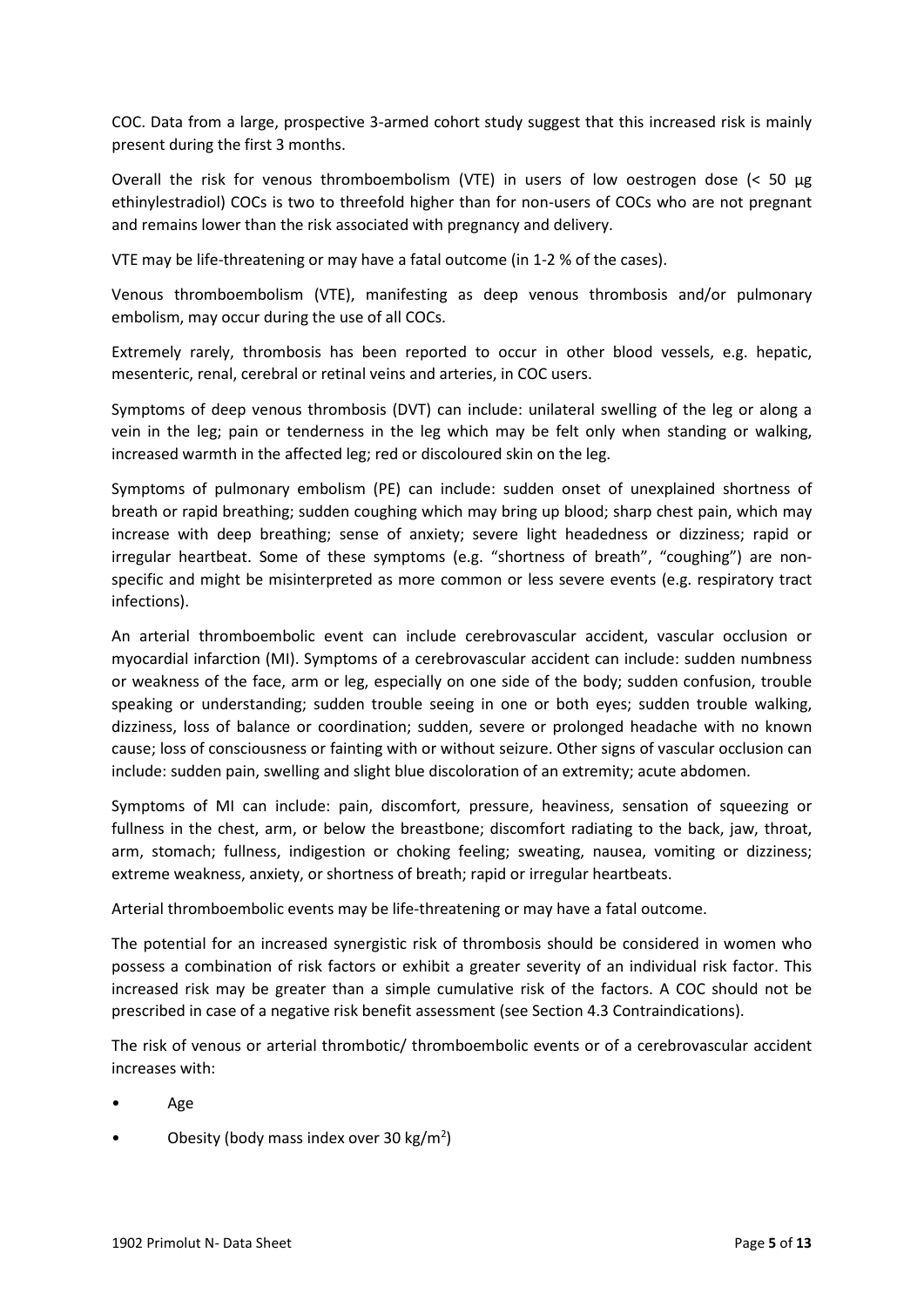- A positive family history (i.e. venous or arterial thromboembolism ever in a sibling or parent at a relatively early age). If a hereditary predisposition is known or suspected, the woman should be referred to a specialist for advice before deciding about any COC use
- Prolonged immobilisation, major surgery, any surgery to the legs, or major trauma. In these situations it is advisable to discontinue COC use (in the case of elective surgery at least four weeks in advance) and not to resume until two weeks after complete remobilisation
- Smoking (with heavier smoking and increasing age the risk further increases, especially in women over 35 years of age)
- Dyslipoproteinemia
- **Hypertension**
- **Migraine**
- Valvular heart disease
- Atrial fibrillation

There is no consensus about the possible role of varicose veins and superficial thrombophlebitis in venous thromboembolism.

Other medical conditions which have been associated with adverse circulatory events include diabetes mellitus, systemic lupus erythematosus, haemolytic uremic syndrome, chronic inflammatory bowel disease (Crohn's disease or ulcerative colitis) and sickle cell disease.

An increase in frequency or severity of migraine during COC use (which may be prodromal of a cerebrovascular event) may be a reason for immediate discontinuation of the COC.

Biochemical factors that may be indicative of hereditary or acquired predisposition for venous or arterial thrombosis include Activated Protein C (APC) resistance, hyperhomocysteinemia, antithrombin-III deficiency, protein C deficiency, protein S deficiency, antiphospholipid antibodies (anticardiolipin antibodies, lupus anticoagulant).

When considering risk/benefit, the physician should take into account that adequate treatment of a condition may reduce the associated risk of thrombosis and that the risk associated with pregnancy is higher than that associated with low-dose COCs (<0.05 mg ethinylestradiol).

## *Tumours*

The most important risk factor for cervical cancer is persistent HPV infection. Some epidemiological studies have indicated that long-term use of COCs may further contribute to this increased risk but there continues to be controversy about the extent to which this finding is attributable to confounding effects, e.g., cervical screening and sexual behaviour including use of barrier contraceptives.

A meta-analysis from 54 epidemiological studies reported that there is a slightly increased relative risk (RR = 1.24) of having breast cancer diagnosed in women who are currently using COCs. The excess risk gradually disappears during the course of the 10 years after cessation of COC use. Because breast cancer is rare in women under 40 years of age, the excess number of breast cancer diagnoses in current and recent COC users is small in relation to the overall risk of breast cancer. These studies do not provide evidence for causation. The observed pattern of increased risk may be due to an earlier diagnosis of breast cancer in COC users, the biological effects of COCs or a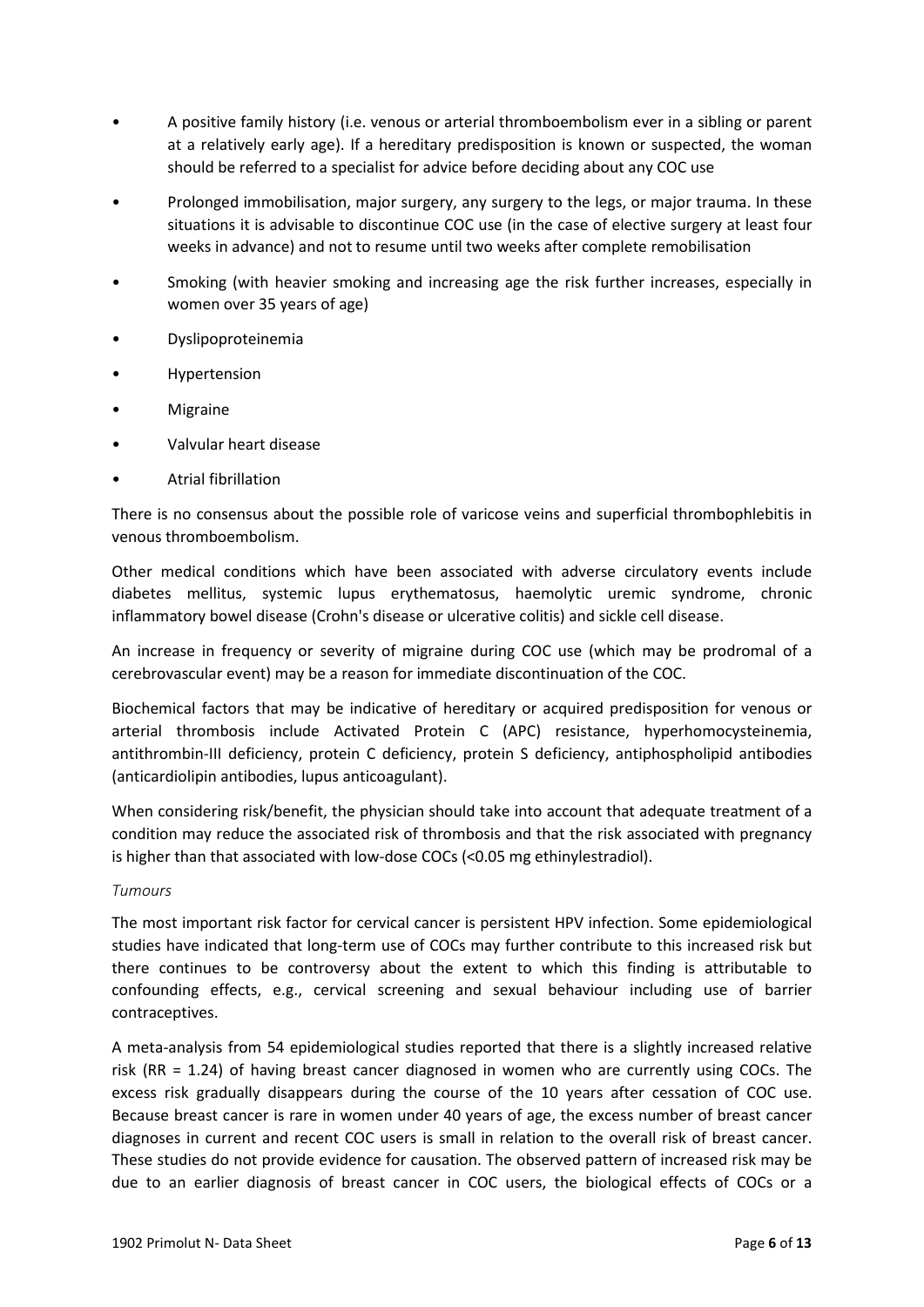combination of both. The breast cancers diagnosed in ever-users tend to be less advanced clinically than the cancers diagnosed in never-users.

Malignancies may be life-threatening or may have a fatal outcome.

#### *Other conditions*

Women with hypertriglyceridaemia, or a family history thereof, may be at an increased risk of pancreatitis when taking COCs.

Although small increases in blood pressure have been reported in many women taking COCs, clinically relevant increases are rare.

However, if a sustained clinically significant hypertension develops during the use of a COC then it is prudent for the physician to withdraw the COC and treat the hypertension. Where considered appropriate, COC use may be resumed if normotensive values can be achieved with antihypertensive therapy.

The following conditions have been reported to occur or deteriorate with both pregnancy and COC use, but the evidence of an association with COC use is inconclusive: jaundice and/or pruritus related to cholestasis; gallstone formation; porphyria; systemic lupus erythematosus; haemolytic uraemic syndrome; Sydenham's chorea; herpes gestationis; otosclerosis-related hearing loss.

In women with hereditary angioedema exogenous oestrogens may induce or exacerbate symptoms of angioedema.

Acute or chronic disturbances of liver function may necessitate the discontinuation of COC use until markers of liver function return to normal. Recurrence of cholestatic jaundice which occurred first during pregnancy or previous use of sex steroids necessitates the discontinuation of COCs.

Crohn's disease and ulcerative colitis have been associated with COC use.

<span id="page-6-0"></span>4.5 Interaction with other medicines and other forms of interaction

Note: The following interactions have been reported for combined oral contraceptives in the literature and may be relevant for Primolut N as well. The prescribing information of concomitant medications should be consulted to identify potential interactions.

## *Effects of other medicinal products on Primolut N*

Interactions can occur with medicines that induce microsomal enzymes, which can result in increased clearance of sex hormones and which may lead to changes in the uterine bleeding profile and/or reduction of the therapeutic efficacy.

Enzyme induction can already be observed after a few days of treatment. Maximal enzyme induction is generally seen within a few weeks. After the cessation of drug therapy enzyme induction may be sustained for about 4 weeks.

## *Substances increasing the clearance of sex hormones (diminished efficacy by enzyme-induction) e.g.:*

Phenytoin, barbiturates, primidone, carbamazepine, rifampicin and possibly also oxcarbazepine, topiramate, felbamate, griseofulvin and products containing St. John's Wort.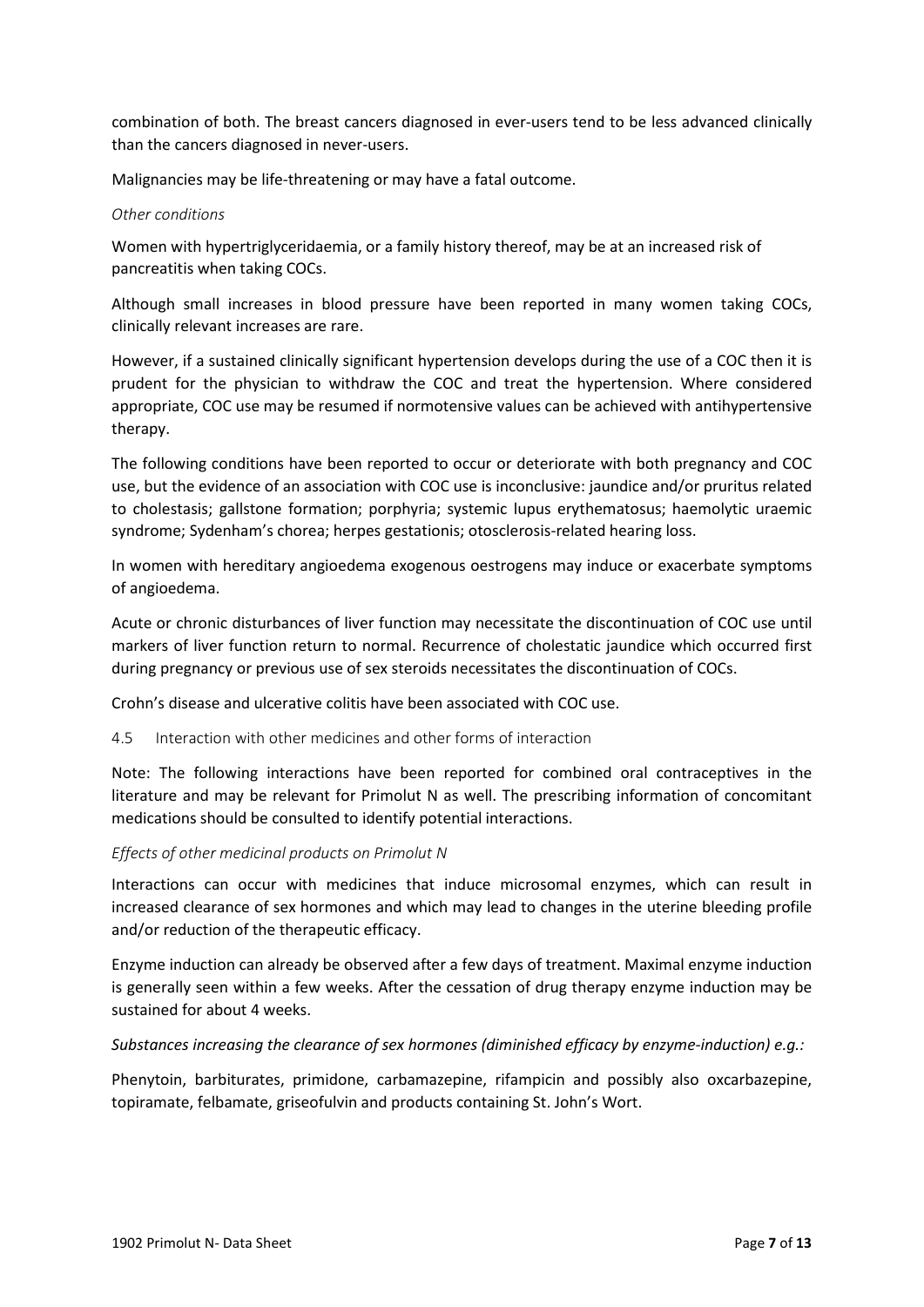## *Substances with variable effects on the clearance of sex hormones*

When co-administered with COCs, many human immunodeficiency virus (HIV) /hepatitis C virus (HCV) protease inhibitors and non-nucleoside reverse transcriptase inhibitors can increase or decrease plasma concentrations of estrogen or progestin. These changes may be clinically relevant in some cases.

## *Substances decreasing the clearance of sex hormones (enzyme inhibitors)*

Strong and moderate CYP 3A4 inhibitors like azole antifungals (e.g. ketoconazole, itraconazole, voriconazole, fluconazole), verapamil, macrolides (e.g. clarithromycin, erythromycin), diltiazem and grapefruit juice can increase plasma concentrations of the estrogen or the progestogen or both.

Etoricoxib doses of 60 to 120 mg/day have been shown to increase plasma concentrations of ethinylestradiol by 1.4 to 1.6-fold respectively, when taken concomitantly with a combined hormonal medicinal product containing 35 μg ethinylestradiol.

### *Effects of Primolut N on other medicinal products*

Progestogens may interfere with the metabolism of other drugs. Accordingly, plasma and tissue concentrations may either increase (e.g. cyclosporin) or decrease (e.g. lamotrigine).

In clinical studies, administration of a hormonal contraceptive containing ethinylestradiol led to no, or weak increase in CYP3A4 substrates (e.g. midazolam) and a weak (e.g. theophylline) to moderate (e.g. melatonin and tizanidine) increase in CYP1A2.

### *Pharmacodynamic interactions*

Co-administration of ethinylestradiol-containing medicinal products with direct-acting antiviral (DAA) medicinal products containing ombitasvir, paritaprevir or dasabuvir and combinations of these has been shown to be associated with increases in alanine aminotransferase (ALT) levels to greater than 20 times the upper limit of normal in healthy female subjects and HCV infected women (see Section [4.3](#page-1-0) [Contraindications\)](#page-1-0).

## *Laboratory Tests*

The use of progestogens may influence the results of certain laboratory tests, including biochemical parameters of liver, thyroid, adrenal and renal function, plasma levels of (carrier) proteins, e.g. corticosteroid binding globulin and lipid/lipoprotein fractions, parameters of carbohydrate metabolism and parameters of coagulation and fibrinolysis. Changes generally remain within the normal laboratory range.

#### <span id="page-7-0"></span>4.6 Fertility, pregnancy and lactation

#### *Use in Pregnancy*

The use of PRIMOLUT N during pregnancy is contraindicated.

Pregnancy (Category D): "Medicines which have caused, are suspected to have caused, or may be expected to cause, an increased incidence of human foetal malformations or irreversible damage. These medicines may also have adverse pharmacological effects." Please refer to Section [5.3](#page-10-1) [Preclinical safety data.](#page-10-1)

#### *Use in Lactation*

PRIMOLUT N should not be used during lactation.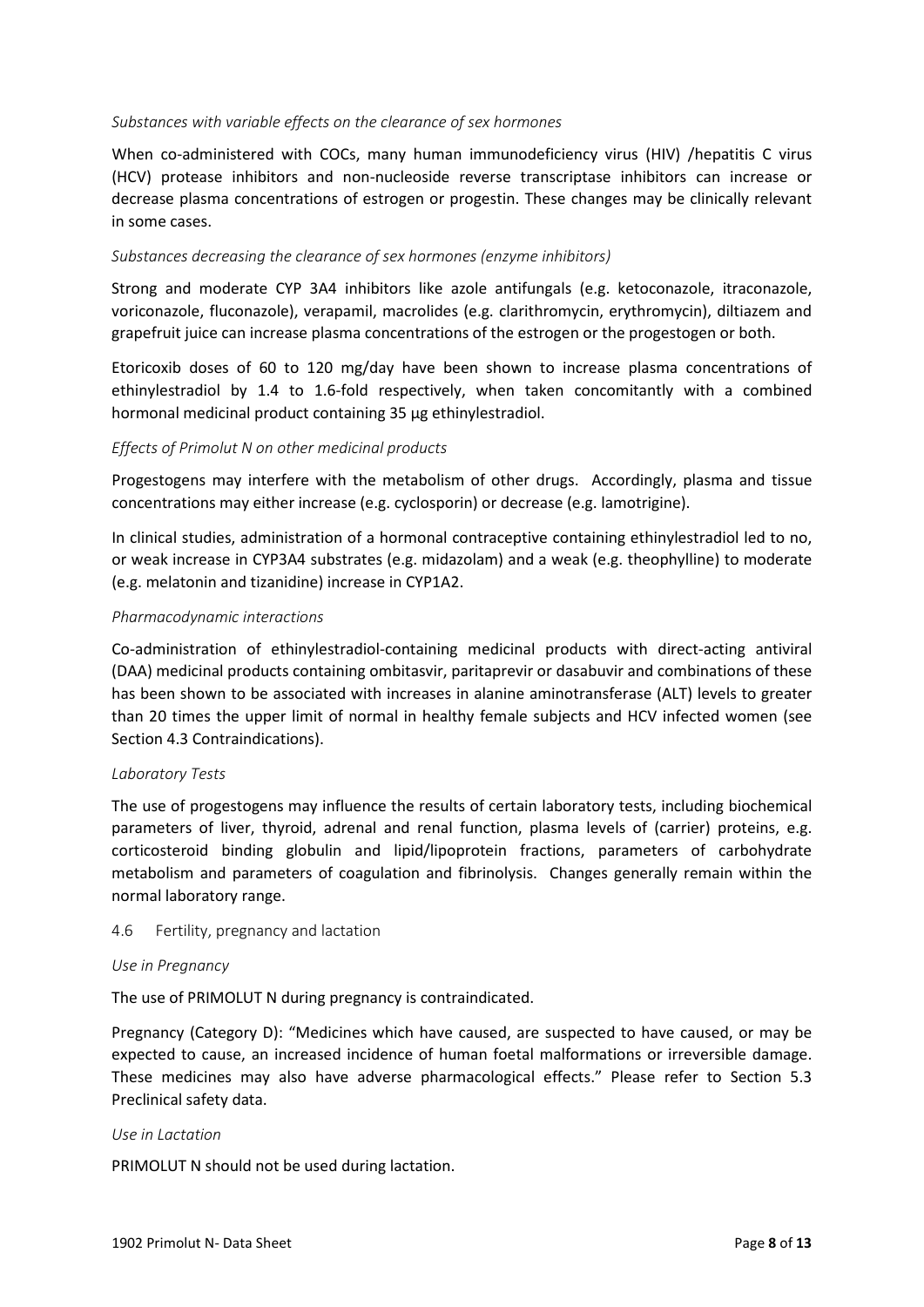## 4.7 Effects on ability to drive and use machines

The effects of this medicine on a person's ability to drive and use machines were not assessed as part of its registration.

However, adverse effects of this medicine include visual disturbances, dizziness and somnolence, which could affect the ability to drive or use machines (see Sectio[n 4.8](#page-8-0) [Undesirable effects\)](#page-8-0).

## <span id="page-8-0"></span>4.8 Undesirable effects

Adverse effects are more common during the first months after start of intake of PRIMOLUT N preparations and subside with duration of treatment. In addition to the adverse effects listed in the [Special warnings and precautions for use](#page-2-0) section, the following undesirable effects have been reported in users of PRIMOLUT N preparations, although a causal relationship could not always be confirmed:

## **Table 1: Below reports adverse reactions by MedDRA system organ classes. The frequencies are based on reporting rates from post-marketing experience and literature.**

| System Organ       | Very common        | Common          | Uncommon         | Rare               | Very rare    |
|--------------------|--------------------|-----------------|------------------|--------------------|--------------|
|                    | $\geq 1/10$        | $\geq 1/100$ to | $\geq 1/1000$ to | $\geq 1/100000$ to | < 1/10000    |
| Class              |                    | < 1/10          | < 1/100          | < 1/1000           |              |
| Immune system      |                    |                 |                  | Hypersensitivity   |              |
| disorders          |                    |                 |                  | reactions          |              |
|                    |                    |                 |                  |                    |              |
| Nervous system     |                    | Headache        | Migraine         |                    |              |
| disorders          |                    |                 |                  |                    |              |
|                    |                    |                 |                  |                    |              |
| Eye disorders      |                    |                 |                  |                    | Visual       |
|                    |                    |                 |                  |                    | disturbances |
| Respiratory,       |                    |                 |                  |                    | Dyspnoea     |
| thoracic and       |                    |                 |                  |                    |              |
| mediastinal        |                    |                 |                  |                    |              |
| disorders          |                    |                 |                  |                    |              |
|                    |                    |                 |                  |                    |              |
| Gastrointestinal   |                    | Nausea          |                  |                    |              |
| disorders          |                    |                 |                  |                    |              |
| Skin and           |                    |                 |                  | Urticaria          |              |
| subcutaneous       |                    |                 |                  | Rash               |              |
| tissue disorders   |                    |                 |                  |                    |              |
|                    |                    |                 |                  |                    |              |
| Reproductive       | Uterine/Vaginal    | Amenorrhoea*    |                  |                    |              |
| system and breast  | bleeding including |                 |                  |                    |              |
| disorders          | Spotting*          |                 |                  |                    |              |
|                    | Hypomenorrhoea*    |                 |                  |                    |              |
| General disorders  |                    | Oedema          |                  |                    |              |
| and administration |                    |                 |                  |                    |              |
| site conditions    |                    |                 |                  |                    |              |
|                    |                    |                 |                  |                    |              |

\* in the indication of endometriosis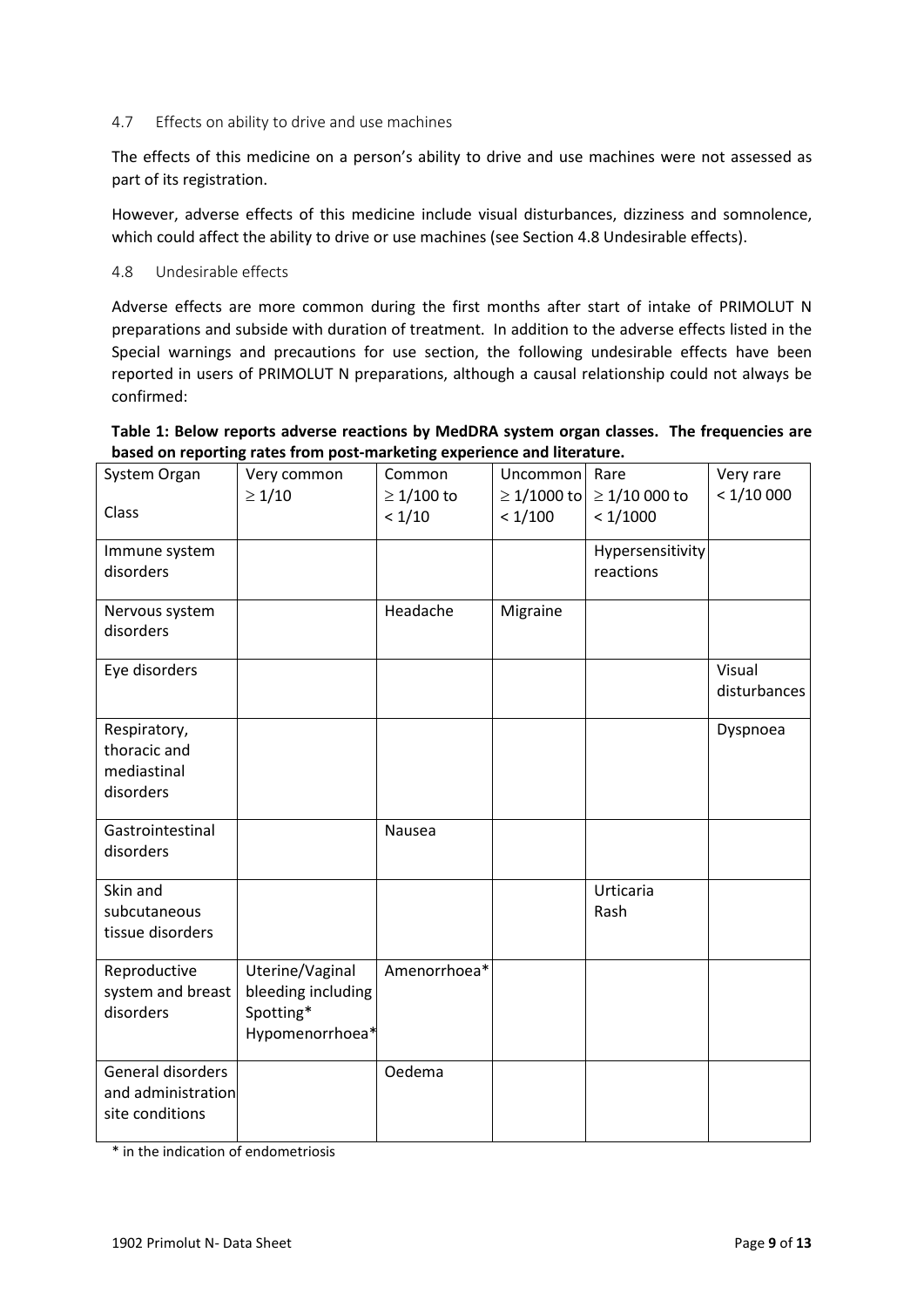The most appropriate Med DRA term is used to describe a certain reaction and its synonyms and related conditions.

## *Reporting of suspected adverse reactions*

Reporting suspected adverse reactions after authorisation of the medicine is important. It allows continued monitoring of the benefit/risk balance of the medicine. Healthcare professionals are asked to report any suspected adverse reactions <https://nzphvc.otago.ac.nz/reporting/>

#### 4.9 Overdose

Acute toxicity studies in animals performed with norethisterone acetate did not indicate a risk of acute adverse effects in case of inadvertent intake of a multiple of the daily therapeutic dose.

For advice on the management of overdose please contact the National Poisons Centre on 0800 POISON (0800 764766).

## 5 PHARMACOLOGICAL PROPERTIES

### 5.1 Pharmacodynamic properties

Norethisterone is a strong progestogen with negligible androgenic effects. Complete transformation of the endometrium from a proliferative to a secretory state can be achieved in oestrogen-primed women with orally administered doses of 100 - 150 mg norethisterone per cycle.

The progestogenic effects of norethisterone on the endometrium are the basis of the treatment of dysfunctional bleeding, and endometriosis with PRIMOLUT N.

Gonadotropin secretion inhibition and anovulation can be achieved with a daily intake of 0.5 mg of norethisterone. Positive effects of PRIMOLUT N on premenstrual symptoms can be traced back to suppression of ovarian function.

Due to the stabilising effects of norethisterone on the endometrium, administration of PRIMOLUT N can be used to shift the timing of menstruation.

Like progesterone, the thermogenic action of norethisterone alters the basal body temperature.

#### <span id="page-9-0"></span>5.2 Pharmacokinetic properties

#### *Absorption*

Orally administered norethisterone is rapidly and completely absorbed over a wide dose range. Peak serum concentrations of about 16 ng/mL are reached within about 1.5 hours of administration of one PRIMOLUT N tablet. Due to a marked first-pass effect, the bioavailability of norethisterone after an oral dose is about 64%.

#### *Distribution*

Norethisterone is bound to serum albumin and to sex hormone binding globulin (SHBG). Only about 3 - 4% of the total serum medicine concentrations are present as free steroid, about 35% and 61% are bound to SHBG and albumin, respectively. The apparent volume of distribution of norethisterone is 4.4  $\pm$  1.3 L/kg. Following oral administration, the drug serum level time course follows a biphasic pattern. Both phases are characterised by half-lives of 1 - 2 and about 5 -13 hours, respectively.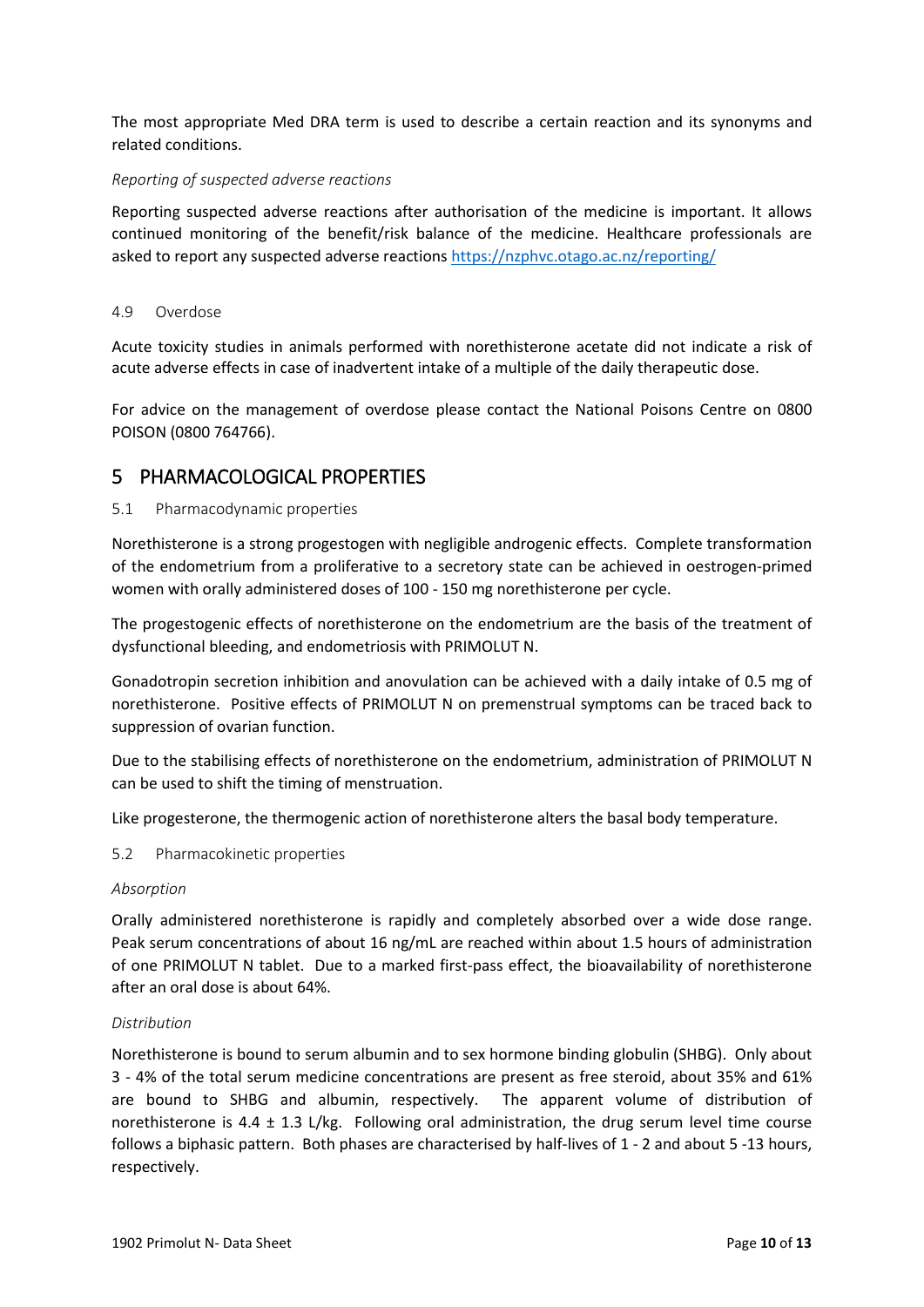Norethisterone is transferred into milk and the medicine levels in breast milk were found to be about 10% of those found in maternal plasma, irrespective of the route of administration. Based on a mean maximum medicine level in maternal serum of about 16 ng/mL and an estimated daily intake of 600 mL of milk by the nursed infant, a maximum of about 1 μg (0.02% of the maternal dose) could reach the infant.

## *Metabolism*

Norethisterone is mainly metabolised by saturation of the double bond in ring A and the reduction of the 3-keto group to a hydroxyl group followed by conjugation to the corresponding sulphates and glucuronides. Some of these metabolites are eliminated rather slowly from plasma, with half-lives of about 67 hours.

Therefore, during long-term treatment with daily oral administration of norethisterone, some of these metabolites accumulate in the plasma.

Norethisterone is partly metabolised to ethinylestradiol after oral administration of norethisterone or norethisterone acetate in humans. This conversion results in an equivalent dose of about 4-6 µg ethinylestradiol per 1 mg orally administered norethisterone / norethisterone acetate.

## *Elimination*

Norethisterone is not excreted unchanged to a significant extent. Predominantly A-ring-reduced and hydroxylated metabolites as well as their conjugates (glucuronides and sulphates) are excreted via urine and faeces in a ratio of about 7:3. The bulk of renally excreted metabolites was eliminated within 24 hours with a half-life of about 19 hours.

## *Steady state conditions*

During multiple-dose daily administration with norethisterone, an accumulation of the medicine is unlikely because of the relatively short half-life of the medicine. If, however, SHBG-inducing agents such as ethinylestradiol are co-administered, an increase in norethisterone serum levels can occur because of the binding of norethisterone to SHBG.

## <span id="page-10-1"></span>5.3 Preclinical safety data

Non clinical data on norethisterone or its esters reveal no special risk for humans based on conventional studies of repeated dose toxicity, genotoxicity and carcinogenic potential. However, it should be kept in mind that sexual steroids might stimulate the growth of hormone-dependent tissues and tumours.

Reproduction toxicity studies showed the risk of masculinisation in female foetuses when administered in high doses at the time of the development of the external genitalia. Since epidemiological studies show that this effect is relevant for humans after higher dosages, it is to be stated that PRIMOLUT N may provoke signs of virilisation in female foetuses if administered during the hormone-sensitive stage of somatic sexual differentiation (from day 45 of pregnancy onwards). Apart from this, no indications of teratogenic effects were obtained from the studies.

No studies to evaluate a possible sensitising potential of the medicine substance were performed.

# 6 PHARMACEUTICAL PARTICULARS

## <span id="page-10-0"></span>6.1 List of excipients

Lactose monohydrate, maize starch, magnesium stearate.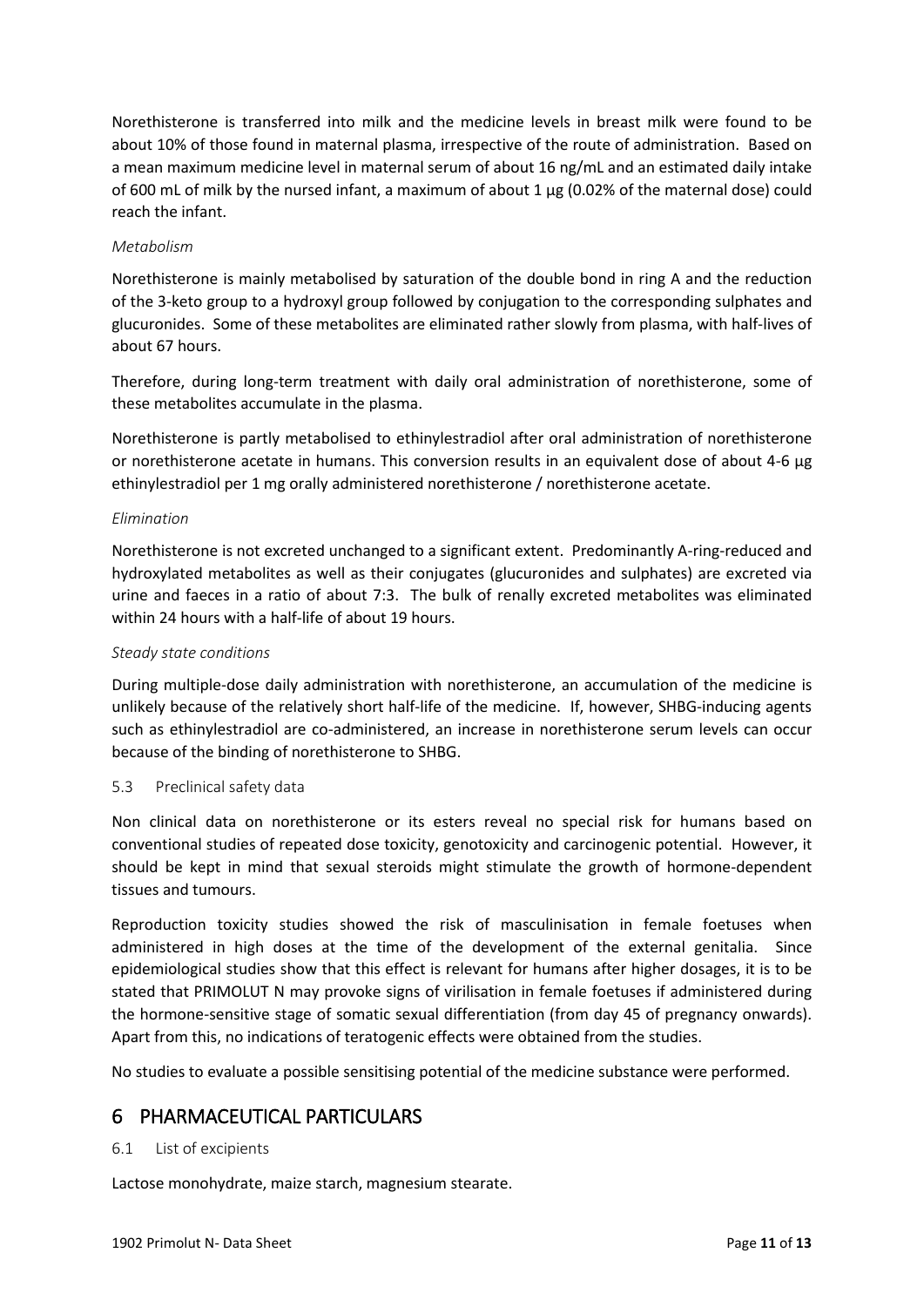6.2 Incompatibilities

## Not applicable.

6.3 Shelf life

## 3 years

6.4 Special precautions for storage

Blister packs, store at or below 30°C

6.5 Nature and contents of container

PRIMOLUT N tablets are contained in blister packs consisting of transparent films made of polyvinyl chloride and metallic foils made of aluminium (mat side hot sealable).

Package Quantities

30 and 100 tablets

6.6 Special precautions for disposal

Store all medicines properly and keep them out of reach of children.

# 7 MEDICINE SCHEDULE

Prescription medicine

# 8 SPONSOR

Bayer New Zealand Limited 3 Argus Place Hillcrest North Shore Auckland 0627

Free Phone 0800 233 988

[www.bayer.co.nz](http://www.bayer.co.nz/)

# 9 DATE OF FIRST APPROVAL

25 March 2012

# 10 DATE OF REVISION OF THE TEXT

05 June 2019